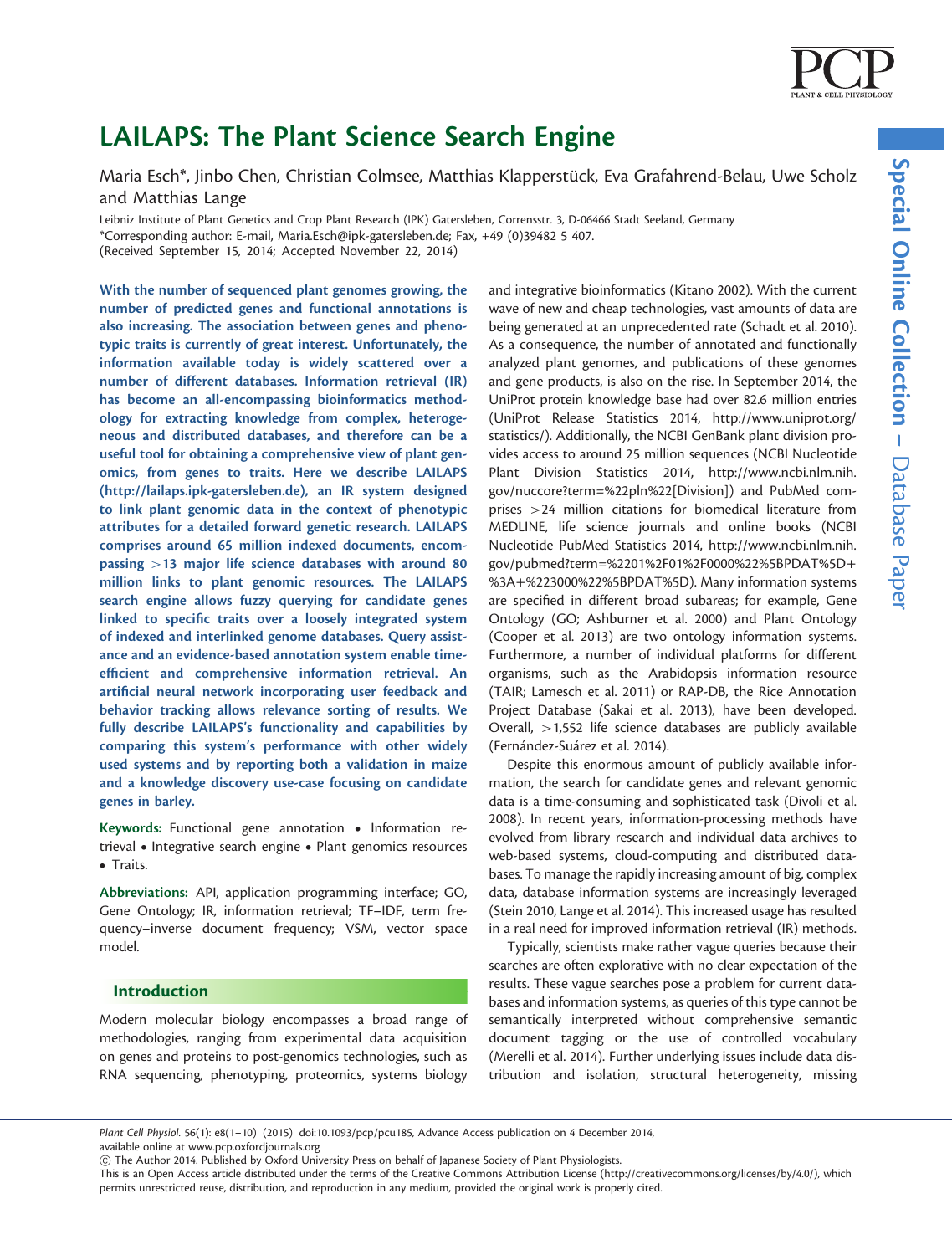

metadata and query languages. It is becoming necessary to rank query results in an intuitive way that fulfills the information needs of an individual researcher, a process that requires suited IR methods such as statistical (e.g. TF–IDF, short for term frequency–inverse document frequency) or probabilistic relevance algorithms, vector space models (VSMs) or PageRank, which is used by Google. TF–IDF is a statistical method that shows the importance of words to a document in a corpus. Probabilistic algorithms aim to estimate the relevance of a document to the given query, whereas the VSM takes documents as vectors, comparing the angles of each document. PageRank measures the number and quality of page links, where the importance of a web page rises with the number of links to said web page. A selection of available literature resources for biomedical research and the underlying methods of these systems are summarized in [Kim et al. \(2008\).](#page-8-0)

A well-known and frequently applied system for IR is Google. It works well for general information but has deficits in more specific information searches such as the retrieval of candidate genes. More dedicated life science search engines and information systems for gene annotations are available. As big data and the difficulties associated with analyzing and querying such data increase, the number of life sciences IR systems is also increasing. Many of these published IR systems are based on the Apache Lucene or BioMart frameworks. Comprehensive platforms for integrative database searches, such as NCBI GQuery [\(NCBI Resource Coordinators 2014](#page-8-0)) or IntegromeDB ([Baitaluk et al. 2012\),](#page-8-0) have been developed. The number of databases available in GQuery is extensive, but the restriction to navigate through each database separately, as opposed to performing an extensive cross-database search, is a time-consuming task. Conversely, IntegromeDB applies state of the art IR technology to scan heterogeneous, multidomain web resources and databases for  $>1,000$  organisms and compiles comprehensive knowledge reports. UniProt [\(UniProt Consortium 2014\)](#page-9-0) is a popular resource for protein sequences and functional annotations, with both reviewed (UniProtKB/Swiss-Prot) and unreviewed (UniProtKB/TrEMBL) sequences available to the user. The user is able to perform differentiated searches. Results are sorted by the UniProt default score or by defined fields. Ensembl Plants ([http://plants.ensembl.org/\)](http://plants.ensembl.org/) stores genome information for different plant species, though the search options are less comprehensive than those available in UniProt. Gene information gets visualized and sequence data can be downloaded by the user. More general systems that integrate different data sources are EB-eye ([Valentin et al. 2010\)](#page-9-0), DBGET Search ([Fujibuchi et al. 1998](#page-8-0)), GO ([Ashburner et al. 2000\)](#page-8-0) and MIPS PlantsDB [\(Nussbaumer et al. 2013](#page-8-0)). Moreover, PubMed [\(NCBI](#page-8-0) [Resource Coordinators 2014](#page-8-0)) comprises citation abstracts from life science journals and is part of the search engine GQuery.

The above considerations, an extensive literature study, daily work with public IR systems and personal experience have motivated us to compile a catalog of minimal requirements for IR systems in the frame of plant genome research. Based on our experiences, we feel that the most important aspects for an efficient and user-friendly IR environment in life science are described as follows.

In terms of technology, it is important to integrate a nonreplicated set of miscellaneous data domains to offer a compact, comprehensive information source. To achieve the best results, the data should be based on the latest available facts and data sources (age of data). In terms of information depth, the system must be able to extract all available cross-linked data stored in the documents to deliver a high degree of structural and interconnected information (data range). Furthermore, a result-ranking and filtering mechanism is useful to define and collect relevant information (ranking). There are several criteria influencing the user's decision to use a certain result; therefore, essential components of an IR system include personal user profiles delivering results with high personal relevance (pertinence) and integration into downstream workflows (data cart).

With these requirements in mind, we have developed a tailored IR system that allows efficient querying of plant genomic resources.

## Results

Here we present LAILAPS ([http://lailaps.ipk-gatersleben.de\)](http://lailaps.ipk-gatersleben.de), a comprehensive IR system for exploring plant genomic data in a phenotypic perspective to support forward genetics research. LAILAPS's focus is to support highly specific phenotype– genotype association studies. The system utilizes materialized integration of major information hubs in plant genomics, linked integration of specialized genome resources and effective IR technologies. LAILAPS applies established web search engine design patterns. Users can enter a keyword query and, when possible, are presented with available search alternatives and spelling corrections in addition to a number of expected results. The results are shown in order of relevance with excerpts from matched records and a list of cross-references to genome features. The user can download a complete result set containing all relevant information as presented in the result view as a Microsoft Excel file. User feedback is incorporated through an interactive, personalized rating system for each hit. [Fig. 1](#page-2-0) illustrates the major frontend components and the usability of LAILAPS.

We carried out a survey about frequently used life sciences databases among plant genome scientists from the transPLANT project (<http://transplantdb.eu>). As a result LAILAPS data source on 12 major indexed genome annotation repositories with a reference to 13 genome databases (see [Table 1](#page-3-0)). To compromise between the need for short update intervals and the maintenance effort involved in these updates, the text index of genome annotation repositories is refreshed quarterly. Furthermore, novel genome annotations are published as a result of collaborative work and mid-term projects, and will be updated as references to genome databases on demand (the individual data updates are available at LAILAPS). Together, these methodologies ensure that LAILAPS is utilizing the latest available facts and resources, fulfilling our first requirement for an efficient IR system.

In addition to data coverage depth, data quality is also an important characteristic of IR systems. Rather than flooding the user with data, LAILAPS applies ranking and filtering methods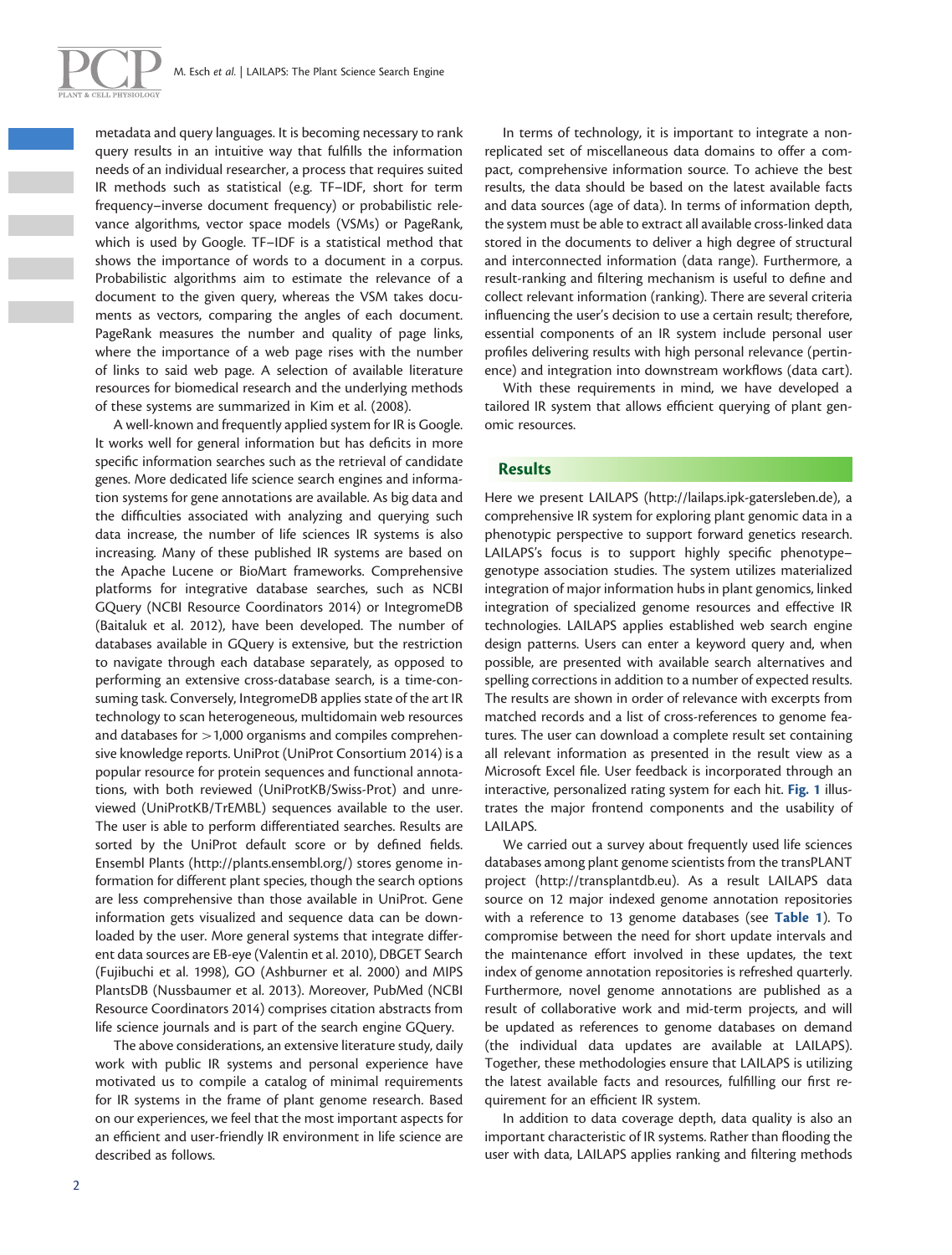

| AILAPS transplay                                                                     | suggested queries: flowering arabidovate in                         | flowering time in barley<br>2<br>barry<br>bailey                                                                                                                                                                                                       | estimated hits 106<br>estimated hits 1<br>estimated hits 25<br>estimated hits 10<br>my warres make cowering barley vernalization barley | you're logged in as guest@local<br>Homepage / logout |
|--------------------------------------------------------------------------------------|---------------------------------------------------------------------|--------------------------------------------------------------------------------------------------------------------------------------------------------------------------------------------------------------------------------------------------------|-----------------------------------------------------------------------------------------------------------------------------------------|------------------------------------------------------|
| 6<br><b>Download Search Results</b>                                                  |                                                                     |                                                                                                                                                                                                                                                        | Results 1-8 from 100 displayed (Ranked: 106 FilterResults: 105)                                                                         | Query time: 3 seconds                                |
| <b>Search in Databases:</b><br>uniprot_trembl(102)                                   |                                                                     | E9KTZ6; SubName: Full=Flowering time locus T-like protein 1; Flags: Fragment;<br>DESCRIPTION:SubName: Full=Flowering time locus T-like protein 1; Flags: Fragment; DATABASE CROSS-REFERENCES::photoperiodism, flowering; IEAEnsemblPlants/Gramene. GO; | (Score: 49.3%)<br>Source: uniprot_trembl)                                                                                               |                                                      |
| uniprot_sprot(3)                                                                     | PlantsDB 17 links                                                   | BARLEX 14 links                                                                                                                                                                                                                                        | PubMed 1 link                                                                                                                           |                                                      |
| <b>Filter linked Database:</b>                                                       | MLOC_74854.1 ** evid.: 1.00<br>MLOC_68576.1 - evid.: 1.00           | morex_contig_6666 -* evid.: 1.00<br>morex_contig_60163 ** evid.: 1.00                                                                                                                                                                                  | 21279626 = evid.: N/A                                                                                                                   |                                                      |
| V PlantsDB(92)                                                                       | MLOC 64619.2 ** evid.: 1.00                                         | morex_contig_54983 <sup>2*</sup> evid.: 1.00                                                                                                                                                                                                           |                                                                                                                                         |                                                      |
| V PubMed(102)<br>BioModels(73)<br>5                                                  | MLOC_58552.3 ** evid.: 1.00<br>MLOC 57326.1 ** evid.: 1.00          | morex_contig_49094 <sup>2*</sup> evid.: 1.00<br>morex_contig_42778 <sup>2*</sup> evid.: 1.00                                                                                                                                                           |                                                                                                                                         |                                                      |
| V BARLEX(92)                                                                         |                                                                     |                                                                                                                                                                                                                                                        |                                                                                                                                         |                                                      |
| OPTIMAS-DW(3)<br>EnsemblPlants(99)                                                   |                                                                     |                                                                                                                                                                                                                                                        |                                                                                                                                         |                                                      |
| $\Box$ gnpis(92)                                                                     |                                                                     |                                                                                                                                                                                                                                                        |                                                                                                                                         |                                                      |
| $CR-EST(7)$<br>3                                                                     | J7FIC9:<br>(Score: 48.4%                                            | Source: uniprot_trembl)                                                                                                                                                                                                                                |                                                                                                                                         |                                                      |
| <b>Type of Data Link:</b><br>all hits(106)                                           |                                                                     | REFERENCE TITLE: of flowering time genes, but not clock orthologs."; ORGANISM SPECIES Hordeum vulgare (Barley).                                                                                                                                        | 1 link                                                                                                                                  |                                                      |
| $\overline{\mathscr{L}}$ direct data links(106) $z$<br>4<br>Dindirect data links(95) | PlantsDB 73 links<br>MLOC_9998.3. <sup>2*</sup> evid: 1.00          | BARLEX 64 links<br>morex_conflig_94710_ <sup>2*</sup> evid.: 1.00                                                                                                                                                                                      | PubMed<br>22720803 <sup>2</sup> evid: N/A                                                                                               |                                                      |
| <b>Filter found synonyms:</b>                                                        | MLOC_81154.10 - evid: 1.00                                          | mores_contig_8227 ** evid: 1.00                                                                                                                                                                                                                        |                                                                                                                                         |                                                      |
| <b>FORDEUM VULGARE(100)</b>                                                          | MLOC_78870.1 - evid.: 1.00<br>MLOC_7814.1 <sup>2*</sup> evid.: 1.00 | morex_contig_7813 ** evid:: 1.00<br>morex_config_78124 - evid.: 1.00                                                                                                                                                                                   |                                                                                                                                         |                                                      |
| HORDEUM VULGARE L.(4)                                                                | MLOC_77967.1 ** evid.: 1.00                                         | morex_contig_74483 <sup>2*</sup> evid: 1.00                                                                                                                                                                                                            |                                                                                                                                         |                                                      |
|                                                                                      |                                                                     | ٠<br>٠                                                                                                                                                                                                                                                 |                                                                                                                                         |                                                      |
|                                                                                      |                                                                     | 12345678910                                                                                                                                                                                                                                            |                                                                                                                                         |                                                      |
|                                                                                      |                                                                     | LAILAPS is Copyright @ 2007-2014 IPK Gatersleben                                                                                                                                                                                                       |                                                                                                                                         |                                                      |
| Search hit details<br>в                                                              |                                                                     |                                                                                                                                                                                                                                                        |                                                                                                                                         |                                                      |
| AP⊆                                                                                  | trans PLANT                                                         | <b>Lailaps Data Browser and Feedback System</b>                                                                                                                                                                                                        | Rate me!                                                                                                                                | 食食食食食食食食食食 100%<br>The predicted score:<br>$2\%$     |
| > UniProtKB<br>UniProt <sub>2</sub>                                                  |                                                                     |                                                                                                                                                                                                                                                        | Downloads Contact Documentation/Help                                                                                                    | UniProt <sub>RET</sub><br>Try.                       |
| Search                                                                               | Blast <sup>'</sup><br>Align                                         | Retrieve<br>ID Mapping *                                                                                                                                                                                                                               |                                                                                                                                         |                                                      |
| <b>Search in</b>                                                                     | Query                                                               |                                                                                                                                                                                                                                                        |                                                                                                                                         |                                                      |
| Protein Knowledgebase (UniProtKB) -                                                  |                                                                     | <b>Search</b>                                                                                                                                                                                                                                          | <b>Advanced Search »</b>                                                                                                                | Clear                                                |
| Last modified April 16, 2014. Version 9. M History                                   | J7FIC9 (J7FIC9_HORVU) TUnreviewed, UniProtKB/TrEMBL                 |                                                                                                                                                                                                                                                        |                                                                                                                                         | Contribute<br>Send feedback                          |
|                                                                                      |                                                                     |                                                                                                                                                                                                                                                        |                                                                                                                                         | Read comments () or add your own                     |
|                                                                                      | :: Clusters with 100%, 90%, 50% identity   Third-party data         |                                                                                                                                                                                                                                                        |                                                                                                                                         | text xml rdf/xml gff fasta                           |
|                                                                                      | Mames Attributes Ontologies Sequence annotation Sequences           | References                                                                                                                                                                                                                                             | Cross-refs                                                                                                                              | <b>Entry info</b> Customize orde                     |
| <b>Names and origin</b>                                                              |                                                                     |                                                                                                                                                                                                                                                        |                                                                                                                                         |                                                      |
| <b>Protein names</b>                                                                 | Submitted name:                                                     |                                                                                                                                                                                                                                                        |                                                                                                                                         |                                                      |
|                                                                                      |                                                                     | Pseudo-response regulator 1 (EMBL AFO89282.1)                                                                                                                                                                                                          |                                                                                                                                         |                                                      |
| <b>Gene names</b>                                                                    |                                                                     | Name: PRR1 EMBL AFO692821                                                                                                                                                                                                                              |                                                                                                                                         |                                                      |
| Organism                                                                             |                                                                     | Hordeum vulgare (Barley) EMBL AFO69282.1                                                                                                                                                                                                               |                                                                                                                                         |                                                      |

<span id="page-2-0"></span>A Search page and result overview with direct and indirect links

Fig. 1 Screenshots of the LAILAPS web interface: (A) illustrates the search and results page, where the user logs in (1) and starts the search with a request (2). Spelling correction and an estimation of the expected results are shown. All hits, including a short excerpt of relevant text positions (3) and a list of annotation links to related information (4), are provided. Links can be direct (green) or indirect (red). Special filter options such as data sources or synonyms are located on the left side of the result page (5). All results can be downloaded as a Microsoft Excel sheet (6). Document links open a new tabulator (B) showing the database entry and a rating system (7) where the user can validate the obtained results.

[1] "Expression conservation within the circadian clock of a monocot: natural variation at barley Ppd-H1 affects circadian

Eukaryota > Viridiplantae > Streptophyta > Embryophyta > Tracheophyta > Spermatophyta > Magnoliophyta › Liliopsida › Poales › Poaceae › BEP clade › Pooideae › Triticeae › Hordeum [44]

**Taxonomic identifier** 

**Taxonomic lineage** 

References

4513 [ NCBI ]

expression of flowering time genes, but not clock orthologs."<br>Campoli C., Shtaya M., Davis S.J., von Korff M. BMC Plant Biol. 12:97-97(2012) [ PubMed ] [ Europe PMC ] [ Abstract ]

Cited for: NUCLEOTIDE SEQUENCE.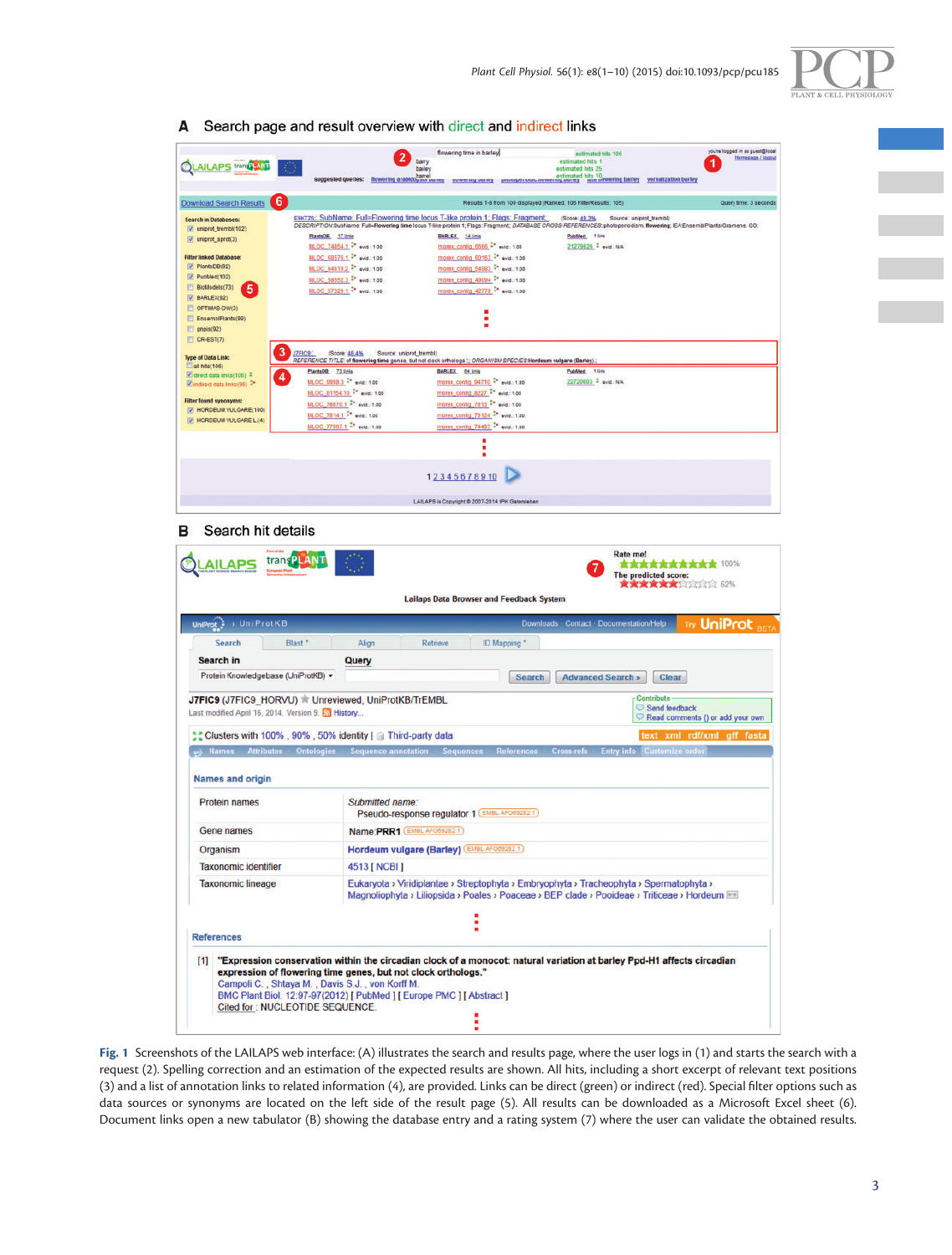<span id="page-3-0"></span>

Ξ

|  |  |  |  |  |  |  |  |  |  | <b>Table 1</b> Number of data entries for indexed and linked databases |  |
|--|--|--|--|--|--|--|--|--|--|------------------------------------------------------------------------|--|
|--|--|--|--|--|--|--|--|--|--|------------------------------------------------------------------------|--|

| Indexed database                                   | <b>Records</b> | Linked database                      | Linked IDs |
|----------------------------------------------------|----------------|--------------------------------------|------------|
| garlic shallot core collection                     | 176            | BMRF4Arabidopsis <sup>a</sup>        | 110,788    |
| gene_ontology                                      | 40,730         | BMRF4Glycinemax <sup>a</sup>         | 637,480    |
| genebank information system of the ipk gatersleben | 146,420        | BMRF4Medicagotruncatula <sup>a</sup> | 418,129    |
| gramene taxonomy ontology                          | 58,585         | BMRF4Oryzasativa <sup>a</sup>        | 907,405    |
| ncbi taxonomy                                      | 1,139,973      | <b>BARLEX</b>                        | 75,257     |
| pdb                                                | 98,894         | <b>BioModels</b>                     | 34,597     |
| pfam                                               | 14,831         | CR-EST                               | 2,066,967  |
| plant_ontology                                     | 1,691          | EnsemblPlants <sup>b</sup>           | 8,549,929  |
| taxonomic allium reference collection              | 3,871          | PlantsDB                             | 131,928    |
| trait ontology                                     | 1,327          | PolapgenDB                           | 10         |
| uniprot_sprot                                      | 542,782        | PubMed                               | 64,766,473 |
| uniprot_trembl                                     | 54,247,468     | ensembl                              | 4,198,205  |
|                                                    |                | gnpis <sup>c</sup>                   | 1,007,056  |
|                                                    |                | Metacrop (link to conversions)       | 981        |
|                                                    |                | Metacrop (link to substance)         | 253        |
|                                                    |                | Optimas-DW                           | 916,911    |

<sup>a</sup> [Bargsten et al. \(2014\).](#page-8-0)<br>
<sup>b</sup> [http://plants.ensembl.org/.](http://plants.ensembl.org/)<br>
<sup>c</sup> [Steinbach et al. \(2013\).](#page-9-0)

to predict the most reasonable resulting data items and ranks them by relevance in respect to the information needs of the user, fulfilling the data-ranking requirement we imposed on an IR system. This implemented approach scores 11 properties (described in the Materials and Methods) of a database entry, estimating the relationship between the query and the selected data item as well as static features of the item itself. To rank data items by their relevance, an artificial neural network is used and trained for specific users or user groups. An initial ranking network was trained by a molecular biologist with a strong background in systems biology and bioinformatics for an application in plant genomics. Furthermore, a feedback system enables the user to provide feedback that can be used to improve the prediction performance in general or to link individual trained neural networks with user profiles, ensuring the pertinence of this IR system.

Closely connected to IR specificity is the maximization of search sensitivity. LAILAPS utilizes a computer-aided query formulation that enables the system to include user expertise, facilitating the identification of data items that would not match ordinary keyword query string-matching algorithms. This is achieved by a real-time spelling correction ([Esch et al.](#page-8-0) [2014\)](#page-8-0), synonym expansion and the suggestion of related entries based on document similarity. To increase further the search sensitivity, the user interface supports advanced filter mechanisms for indexed databases, synonyms, additional genome resources and annotation evidence.

We compared the clarity and intuitiveness of the LAILAPS user interface with that of other widely used information systems such as UniProt, EB-eye, Ensembl Plants and others (a full list is found in [Table 2](#page-4-0)). Most of these systems have an efficient data card mechanism as well as interactive data filtering and linkage. However, unlike LAILAPS, most systems do not provide

a high personal relevance of queries, with only half of the systems ranking results. Query assistance is also a problem in most of these systems. Unlike LAILAPS, most systems provide either a query correction or a query suggestion. Therefore, in terms of pertinence, LAILAPS is superior to other available IR systems. A comprehensive summary of all criteria and systems can be found in [Table 2](#page-4-0).

To evaluate LAILAPS's relevance ranking, a set of 20 IR query use-cases was selected (see [Table 3](#page-5-0)) and ranked by the molecular biological domain expert. Result elements were randomly selected and classified into five relevance classes: 'fully agree'; 'minor quality doubts'; 'could be of relevance'; 'undecided'; and 'no relevance'. The result of this evaluation is a set of 400 relevance-ranked database entries ([Grafahrend-Belau et al. 2014](#page-8-0)). The evaluation results reveal that the LAILAPS ranking system effectively discriminates non-relevant and relevant results, but is less accurate for the classes 'fully agree' and 'minor quality doubts' (see [Fig. 2](#page-6-0)).

We further demonstrate the strengths of LAILAPS through the following two examples, which highlight the use of ranking algorithms and linked genome information.

# Example 1

To prove the functionality of our system, we chose an already known and published case linking information about candidate genes, contigs and protein analysis. This case encompasses a set of candidate genes in barley that are directly involved in flowering time and that influence the circadian rhythm, which plays a role in flowering time. [Ariyadasa et al. \(2014\)](#page-8-0) recently published a map of cloned barley genes. One of the genes anchored on this map encodes Ppd-H1, a known regulator of the photoperiodic response in barley. To query LAILAPS, we chose two related keywords: (i) flowering time and (ii) circadian clock. Searching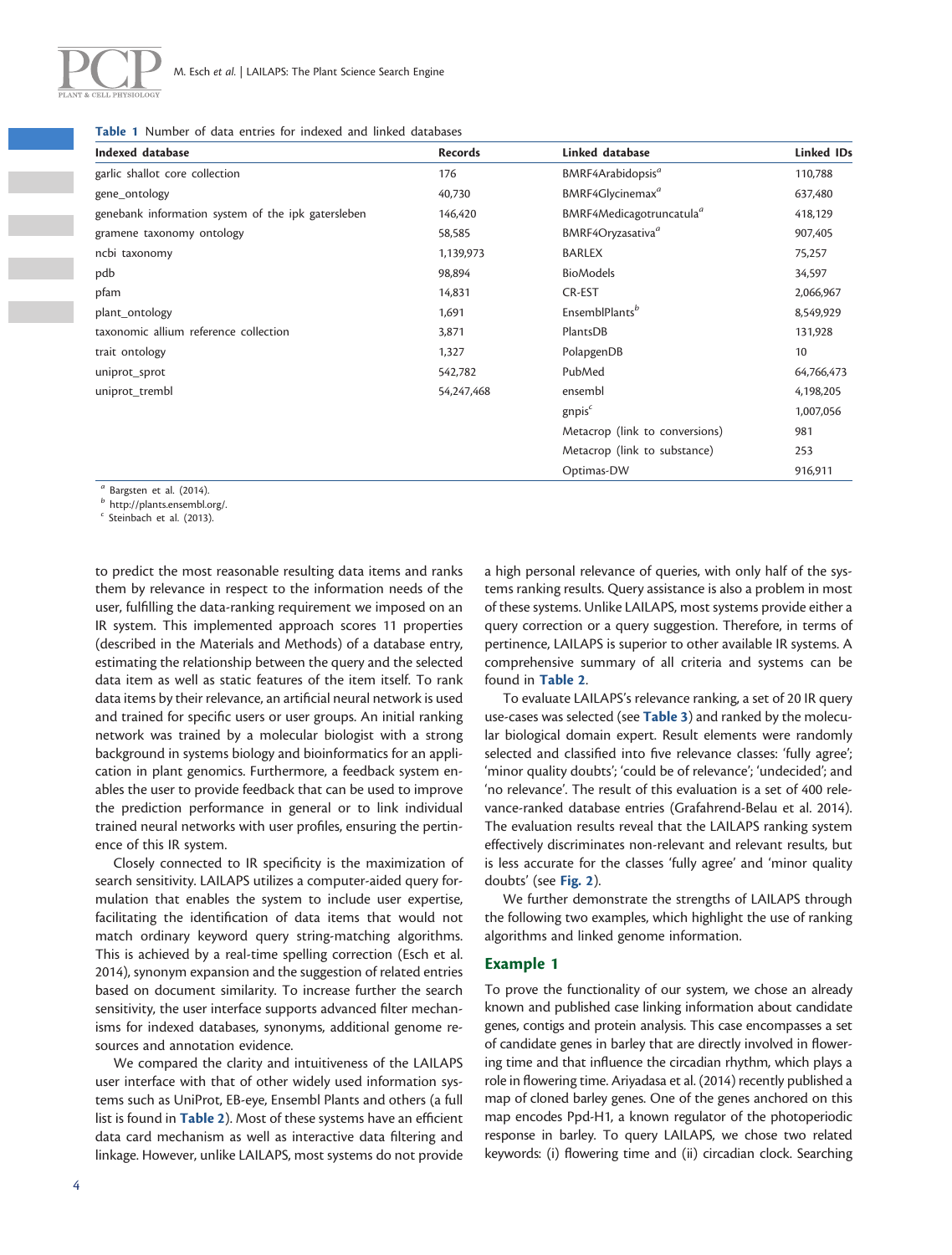<span id="page-4-0"></span>

|                                    |                                                                                            | Table 2 Summarized features of common plant search portals                                |                                                                                                                 |                                                                              |                                             |                                                       |                                                                                                                          |                                                |                                                                    |
|------------------------------------|--------------------------------------------------------------------------------------------|-------------------------------------------------------------------------------------------|-----------------------------------------------------------------------------------------------------------------|------------------------------------------------------------------------------|---------------------------------------------|-------------------------------------------------------|--------------------------------------------------------------------------------------------------------------------------|------------------------------------------------|--------------------------------------------------------------------|
|                                    | <b>BL</b>                                                                                  | Age of data                                                                               | Data range                                                                                                      | Ranking                                                                      | Pertinence                                  | Data cart                                             | Query assistance                                                                                                         | result filtering<br>Interactive                | Linking related<br>data                                            |
| LAILAPS                            | http://lailaps.ipk-<br>gatersleben.de                                                      | quarterly<br>Updated                                                                      | Resources and<br>annotations                                                                                    | Neural network                                                               | User Login and<br>personalized<br>search    | Result download<br>as Excel sheet                     | and suggestion<br>Query correction                                                                                       | Filtering by data<br>source                    | Linking to related<br>data                                         |
| EB-eye                             | ac.uk/ebisearch<br>http://www.ebi.                                                         | re-indexes data<br>updates and<br>Automatically<br>on a daily<br>basis                    | hosted at the<br>Data resources<br>EMBL-EBI                                                                     | based on the<br>proximity of<br>the terms in<br>the entries<br>Sort order is | Not provided                                | EMBL-EBI re-<br>Possible via<br>websites<br>source    | allowing query<br>Apache Lucene<br>to the query<br>query syntax<br>itional terms<br>adding add-<br>refinement<br>through | Result filter for<br>sources                   | Explore related<br>information                                     |
| Google                             | google.com<br>https://www.                                                                 | Real-time upload                                                                          | Entire web                                                                                                      | Feature rank-<br>based                                                       | Personalized<br>search                      | Not provided                                          | Query correction<br>and suggestion                                                                                       | Filtering by many<br>different<br>criteria     | Not provided                                                       |
| UniProt/UniProt<br>Beta            | prot.org/http://<br>http://www.uni<br>beta.uniprot.<br>org                                 | Updated and dis-<br>tributed every<br>4 weeks                                             | Supporting<br>UniProtKB,<br>UniParc,<br>UniRef,<br>data                                                         | (descending)<br>Sort by score                                                | basket system<br>UniProt Beta<br>provides a | possible in dif-<br>ferent formats<br>Data download   | small spelling<br>Did you mean'<br>function for<br>errors in<br>UniProt                                                  | Filtering by<br>source                         | Cross-references                                                   |
| NCBI Entrez/<br>(PubMed)<br>GQuery | http://www.ncbi.<br>gov/pubmed)<br>(http://www.<br>ncbi.nlm.nih.<br>nlm.nih.gov/<br>gquery | (updated when<br>tions available)<br><b>NCBI</b> services<br>new publica-<br>Depending on | data<br>All NCBI                                                                                                | Sorting by rele-<br>vance is<br>possible                                     | Login to NCBI<br>provided                   | Different down-<br>load formats<br>provided           | Automatic cor-<br>rection and<br>suggestion<br>query                                                                     | Interactive result<br>filtering is<br>provided | Related citations<br>in PubMed                                     |
| Ensembl Plants                     | ensembl.org<br>http://plants.                                                              | On demand                                                                                 | informa-<br>tion of differ-<br>ent plants<br>Genome                                                             | Not provided                                                                 | Personal config-<br>urations via<br>login   | Download of dif-<br>ferent file for-<br>mats possible | Not provided                                                                                                             | Filtering by<br>species                        | references<br>External                                             |
| DBGET Search<br>(kegg)             | genome.jp<br>http://www.                                                                   | Suited for main-<br>daily updated<br>taining large<br>databases                           | Major databases:<br>PROSITE, EPD,<br>SWISS-<br>Genes<br>PDB,<br>GenBank,<br>PIR, PRF,<br>EMBL,<br>PROT,<br>KEGG | Not provided                                                                 | Not provided                                | Download RDF                                          | Not provided                                                                                                             | Not provided                                   | UniProt, MIPS<br>Links to other<br>and more<br>DBs like            |
| IntegromeDB                        | http://www.inte-<br>gromedb.org                                                            | quarterly basis<br>Re-loaded on a                                                         | http://www.inte-<br>db-catalog.jsp<br>gromedb.org/                                                              | Relevance score                                                              | Not provided                                | Result download<br>as CSV and<br>RDF                  | Provides related<br>suggestions                                                                                          | Not provided                                   | query, syno-<br>information<br>nyms and<br>Relations to<br>related |
| AmiGO <sub>2</sub>                 |                                                                                            | Built at regular<br>intervals                                                             | Gene Ontology<br>data<br>(CO)                                                                                   | Alphabetical<br>sorting                                                      | Not provided                                |                                                       | Query suggestion                                                                                                         |                                                | internal data<br>Link to related                                   |
|                                    |                                                                                            |                                                                                           |                                                                                                                 |                                                                              |                                             |                                                       |                                                                                                                          |                                                | (continued)                                                        |



 $\frac{1}{2}$ 

5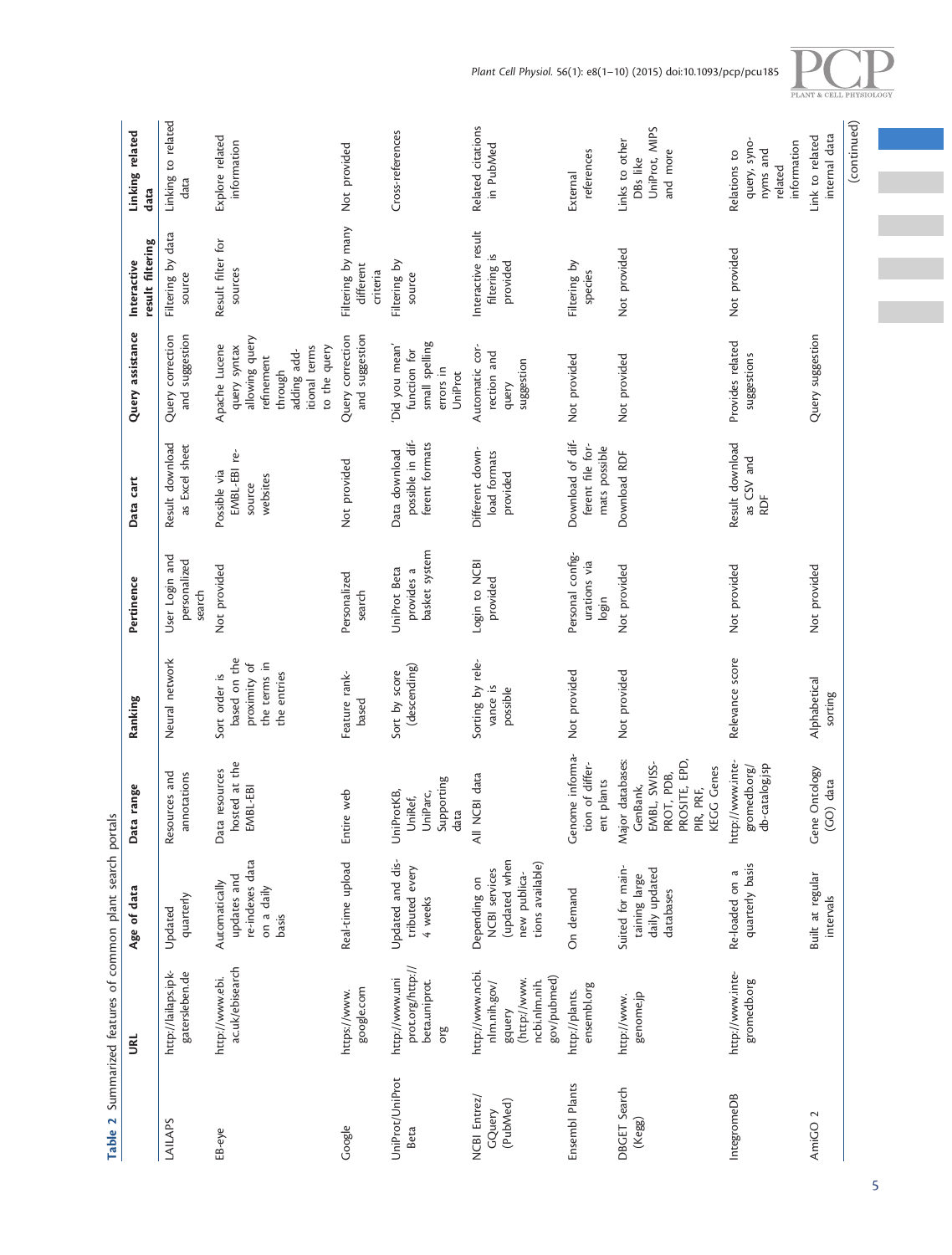<span id="page-5-0"></span>

| PLANT & CELL PHYSIOLOGY |
|-------------------------|

|                      | รี                                                                                 | Age of data                                  | Data range                                                                   | Ranking      | Pertinence   | Data cart                                   | Query assistance Interactive | result filtering                                                                          | Linking related<br>data |
|----------------------|------------------------------------------------------------------------------------|----------------------------------------------|------------------------------------------------------------------------------|--------------|--------------|---------------------------------------------|------------------------------|-------------------------------------------------------------------------------------------|-------------------------|
|                      | http://amigo.gen-<br>eontology.org/<br>amigo                                       |                                              |                                                                              |              |              | downloadable<br>as txt file<br>Result table |                              | Interactive filter-<br>ing by differ-<br>ent criteria                                     |                         |
| <b>AIPS PlantsDB</b> | http://mips.helm- Updated regu-<br>plant/genomes.<br>nuenchen.de/<br>holtz-<br>dsl | available<br>larly, if new<br>data available | of data-<br>for dif-<br>bases for dif-<br>ferent plant<br>species<br>Hosting | Not provided | Not provided | Genetic element<br>download<br>possible     | No assistance<br>provided    | utomatically fil-<br>nteractive fil-<br>tered by or-<br>ganism. No<br>provided.<br>tering | provided<br>References  |

| Table 3 List of 20 traits and their expression as keyword queries |  |  |
|-------------------------------------------------------------------|--|--|
|-------------------------------------------------------------------|--|--|

| Query class         | Subquery class                      | Query                                     |
|---------------------|-------------------------------------|-------------------------------------------|
| Trait               | Stress response                     | Salt stress                               |
| Trait               | Agronomic traits                    | Yield                                     |
| Trait               | Morphological/<br>phenotypic traits | Ear emergence                             |
| Trait               | Stress response                     | Barley salt stress                        |
| Trait               | Agronomic traits                    | Barley yield                              |
| Biological entity   | Protein name/ID                     | WUS protein                               |
| Biological entity   | Gene name/ID                        | <b>WUS</b>                                |
| Biological entity   | Gene name/ID                        | <b>WUS Arabidopsis</b>                    |
| Taxonomy            | Cultivar name                       | <b>Barley Morex</b>                       |
| Taxonomy            | Geography                           | Barley fertile crescent                   |
| Taxonomy            | Subspecies name                     | Hordeum vulgare<br>spontaneum seed        |
| Aaffiliation        | Institute name                      | MIPS muenchen                             |
| Affiliation         | Institute name                      | <b>Barley IPK</b>                         |
| Metabolic function  | Catalytic process                   | Sucrose synthase                          |
| Metabolic function  | Primary metabolism                  | Photosynthesis<br>barley leaf             |
| Metabolic function  | Metabolic engineering               | Rice phytoene<br>synthase                 |
| Metabolic function  | Secondary metabolism                | GABA barley                               |
| Regulatory function | Regulation of<br>enzyme activity    | Regulation of starch<br>synthase activity |
| Regulatory function | Regulation of process               | WUS regulation                            |
| Regulatory function | Regulation of process               | <b>WUS</b> meristem                       |

for 'flowering time in barley' resulted in over twice as many results as did 'circadian clock in barley', which is probably due to the more frequent use of the term flowering time. Nevertheless, both search results have in common that the known annotated gene MLOC\_81154.10 is in the top 10 ranked documents (see [Fig. 1](#page-2-0)). Therefore, these results support LAILAPS's utility and accuracy in identifying plant genes and gene products of interest.

## Example 2

A typical IR use-case is that of knowledge discovery. A plant's response to nutritional deficiency is an important agronomic trait; for example, the availability of inorganic nitrogen in the rhizosphere is a crucial factor governing growth rate and developmental patterning in higher plants ([Takei et al. 2002](#page-9-0)). Therefore, it is important to study the expression and regulation of genes involved in inorganic nitrate metabolism, though the exact functions of all genes involved in this process have not been fully characterized. The following example demonstrates how a user can leverage LAILAPS to identify candidate genes and gene products for further characterization and validation.

LAILAPS includes references to OPTIMAS-DW, a comprehensive maize transcriptomics, metabolomics, ionomics, proteomics and phenomics data resource [\(Colmsee et al. 2012](#page-8-0)). Querying LAILAPS for 'low nitrogen in maize' results in the return of nine proteins that are referenced by 13 unique OPTIMAS unigenes, with two of those unigenes (OptiV1C17314 and OptiV1S22914) significantly down-regulated under low nitrogen conditions.

Table 2 Continued

Table 2 Continued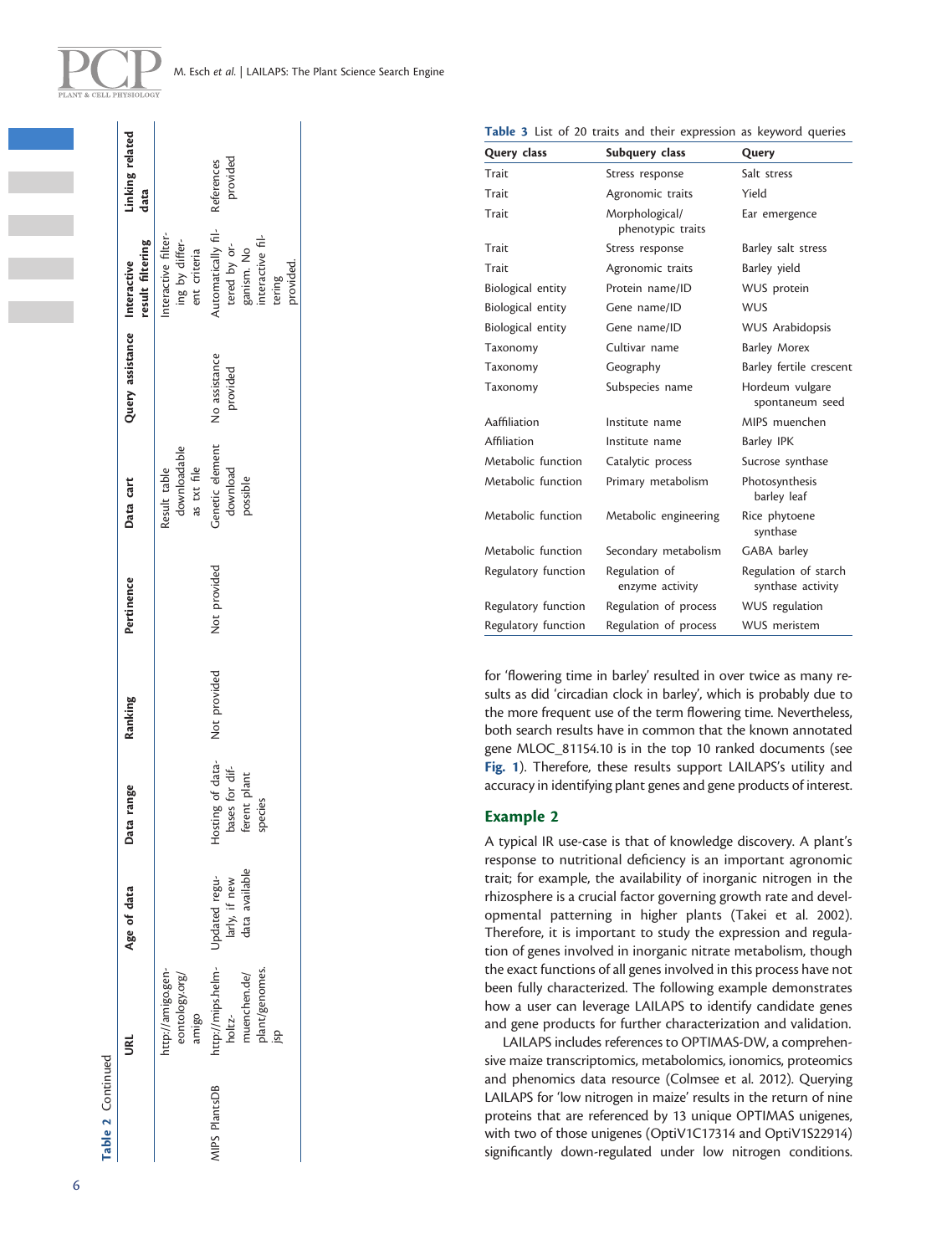

<span id="page-6-0"></span>

Fig. 2 Comparison between the TF–IDF-based relevance ranking of Apache Lucene's information retrieval API (left side) and LAILAPS neural network-based relevance prediction (right side). There are five classes of document relevance ranging from 'no relevance' to 'fully agree'. A biological expert evaluated the relevance of a document. The boxplots show an improved ranking that separates relevant from non-relevant results using LAILAPS compared with Apache Lucene's API.

While the down-regulation of OptiV1C17314 has been experimentally validated (Schlüter et al. 2013), the down-regulation of OptiV1S22914 (annotated to UniProt accession No. B1P123 encoded by the genes BX7/ZRP4) is only predicted by LAILAPS, as this gene possesses a similar expression profile to that of OptiV1C17314. Both are expressed in seedlings and newly formed maize crown roots. Its role in nutritional deficiency is not finally investigated. Additionally, the top-ranked unigene link is linked to UniProt accession No. Q84VI9 which has a link to OPTIMAS unigene OptiV1C15609. Q84VI9 corresponds to the gene ZmNrt2.1, which encodes a putative high affinity nitrate transporter. [Quaggiotti et al. \(2003\)](#page-8-0) proved that the gene ZmNrt2.1 plays a role in the maize stress response to low nitrogen. Follow-up analyses of these 13 unigenes should consider metabolic, regulatory and sequence properties to characterize their role fully in plant metabolism under low nitrogen conditions, but such analyses are beyond the scope of this paper.

## **Discussion**

LAILAPS offers a new level of comprehensive information retrieval in plant research. It is designed to guide biologists with different levels of expertise and backgrounds to their data of interest by allowing a broad and deep search of a number of plant genome databases. The wide spectra of information domains, cross-references and data structures in LAILAPS support a maximum use of information potential from distributed and heterogeneous plant genome resources. LAILAPS is able to satisfy individual information demands using a feedback system and evidence-filtered merging of cross-referenced data. This ranges from specific investigations of particular biological entities such as genes, to the search for particular traits or metabolic functions, to broad scans of available genomic knowledge about specific taxonomies.

As discussed (see [Table 2](#page-4-0)), LAILAPS's user pertinence and query assistance are superior to those of other commonly used IR systems. Regarding the amount of expected query results, LAILAPS is similar to established systems such as UniProt and NCBI GQuery. For a query term, UniProt ranks results similarly to LAILAPS, and top-ranked results in LAILAPS are also found among the top-ranked UniProt results. However, strictly counting the number of results can be misleading in respect to the potential information density. UniProt results can include frequently replicated data (e.g. TrEMBL records of computationally predicted annotations), and the first result page produced via a GQuery search is simply an overview of the hit number in NCBI-indexed databases. Because GQuery does not merge the hits together into one ranking system, the user is forced to decide which special data source is the most interesting, which is a time-consuming process.

We demonstrated that in comparison with the Apache Lucene information retrieval API (application programming interface), which is one of the most widely used relevance scoring systems in life science information systems, LAILAPS demonstrates an increased discriminating performance. This is because while Lucene represents documents and queries as weighted vectors in a VSM, where each distinct index term is a vector dimension and weights are TF–IDF values, LAILAPS scores documents in relation to the query terms as an 11-dimensional feature vector and estimates the relevance using a neural network.

Finally, we validated LAILAPS performance and demonstrated its utility in knowledge discovery cases through two examples. In the first, LAILAPS was able to identify accurately an already validated gene of interest, notably even though two different, yet closely related, query terms were used. In the second example, the linked genome information provided through the LAILAPS query provided information about already validated genes involved in a particular process of interest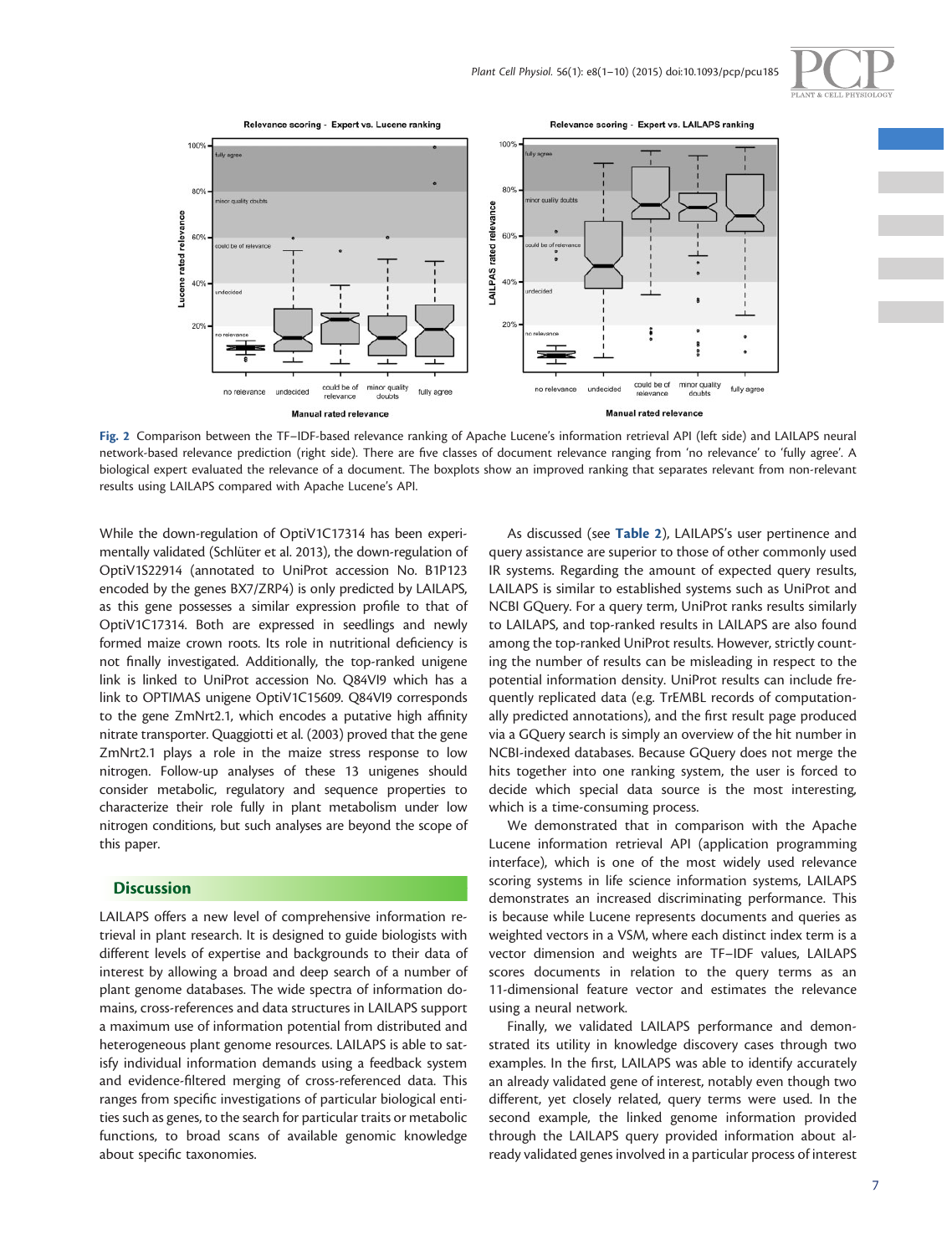

<span id="page-7-0"></span>



Fig. 3 Overview of the LAILAPS architecture and workflow. On the client side (web browser), the user makes a request, which is sent to the server. Information resources and annotations are stored using different backend systems. Processing and search modules are used to find documents that are related to a request. All results are received by the client and can be investigated on the web browser or downloaded for later investigation.

| Table 4 Neural network features and feature descriptions |  |
|----------------------------------------------------------|--|
|----------------------------------------------------------|--|

| Feature         | <b>Description</b>                                                                            |  |
|-----------------|-----------------------------------------------------------------------------------------------|--|
| Attribute       | Attribute for which the query term was found                                                  |  |
| Database        | Database in which the database entry is included                                              |  |
| Frequency       | Frequency of all query terms in the database entry and attribute                              |  |
| Co-occurrence   | Closeness and order to the document terms                                                     |  |
| Keyword         | Provides information regarding whether good or bad keywords are present near the query terms  |  |
| Organism        | Organism the database entry relates to                                                        |  |
| Sequence length | Length of the sequence described by the database entry                                        |  |
| Text position   | Portion of the attribute that is covered by the query term                                    |  |
| Synonym         | Provides information regarding whether the hit was produced by an automatic synonym expansion |  |

but also predicted the involvement of other genes in the process, which the researcher can now fully characterize and validate.

# Materials and Methods

LAILAPS is based on a client–server architecture. Users send requests, which are received and then processed by the server. The results, in the form of a list of ranked documents with linked genomic data, are delivered back to the client. Different technologies and algorithms are used in the backend to process the request and analyze the data, and are illustrated in Fig. 3.

#### Data management

Data are either stored in LAILAPS as quarterly updated information or linked to another system as an annotation. The storage backend is divided into three parts. Two databases store information while the software library Apache

Lucene creates indices to allow a fast information search. Data located in the H2 database ([http://www.h2database.com\)](http://www.h2database.com) are accessed during more complex SQL queries, while data stored in the Oracle Berkeley DB ([http://www.oracle.](http://www.oracle.com/us/products/database/berkeley-db) [com/us/products/database/berkeley-db\)](http://www.oracle.com/us/products/database/berkeley-db) are used for key queries. Mapping files link genes to functional annotations. The sources are from genome annotation projects, provided by the transPLANT project partners and further genome consortia. They will be updated on demand and comprise tables of gene IDs and references to fact databases, such as protein knowledge resources, ontologies of gene functions and literature repositories. If a link between indexed facts and genomic data is included in one of the mapping files and the particular fact is relevant for a search query, all related genes appear as links.

## Results ranking

Search modules support IR technologies and user assistance methods for information extraction and ranking, providing a personalized results ranking for the user. A special feature-ranking model, which recognizes features such as attribute, database, keyword, frequency and co-occurrence of queries,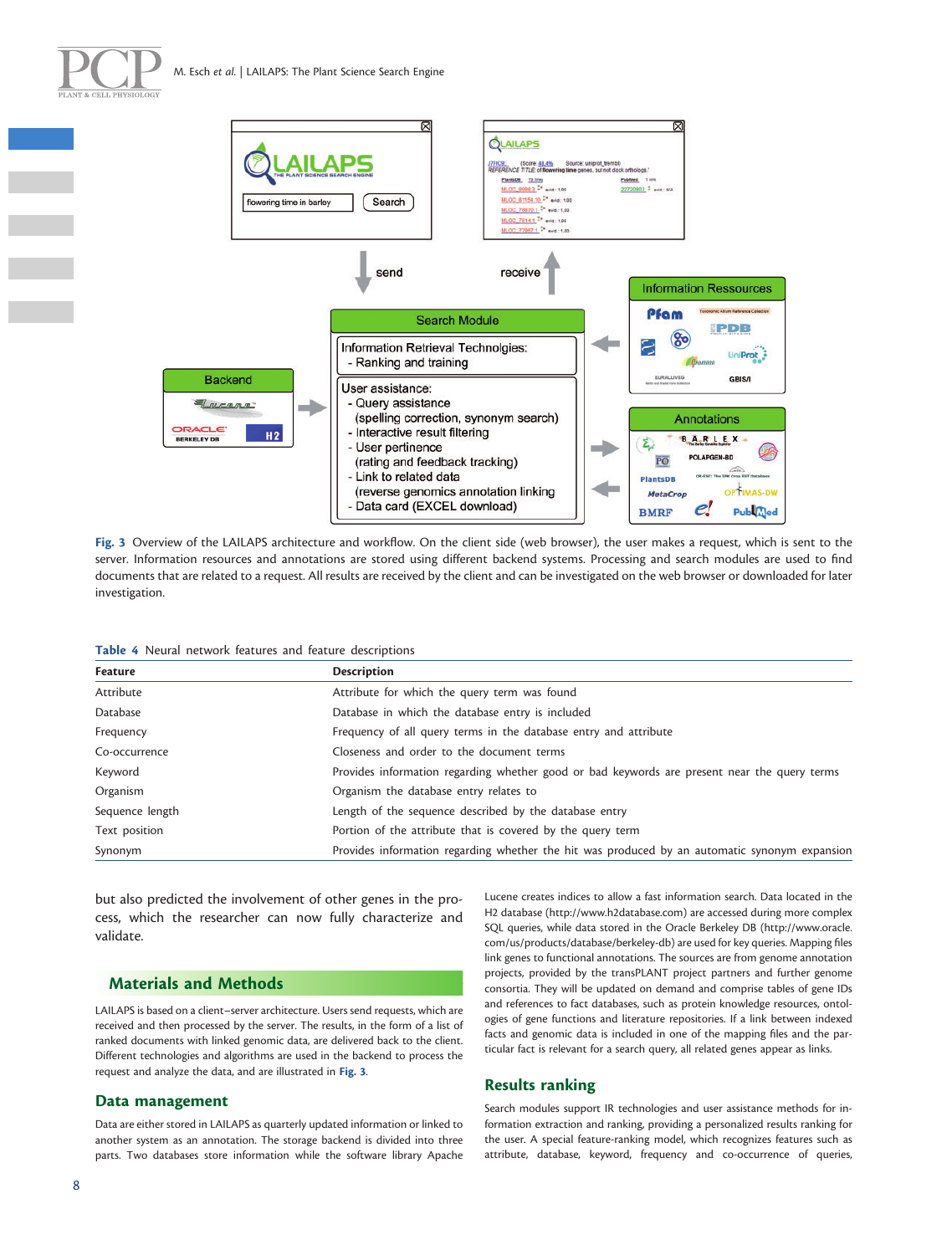

<span id="page-8-0"></span>organism, sequence length, text position and synonyms, was created in LAILAPS (Lange et al. 2010; and see [Table 4](#page-7-0) for a list and description of these features). The ranking system is a central component of the search module and is responsible for matching queries with indexed documents. The features are ranked by an artificial neural network, which is a machine learning method that learns from trained data and predicts document relevance. The neural network predicts a vector of 11 relevance feature values obtained from database entries. A feed-forward neural network with 11 neurons at the input and 16–8 neuron architecture in the hidden layer is used to train the data and the neurons are activated with a sigmoid function. The ranked results and all influencing features for each document are presented as additional information and can be inspected by the user (see [Fig. 1](#page-2-0), part 3—Score link).

#### Gene annotations

Gene annotations are sorted by their evidence values. BMRF-linked annotations get ranked by their special gene predictions, which are described in Bargsten et al. (2014). Barley genes are divided into high- and low-confidence genes, as described in International Barley Sequencing Consortium (2012). PlantsDB and BARLEX (barlex.barleysequence.org) both implement this basic evidence classification for high- and low-confidence values. If no evidence is provided, the annotations are ordered by identifier and marked in LAILAPS with 'N/A'.

## Funding

This work was supported by the European Commission [within its 7th Framework Program, under the thematic area Infrastructures (contract No. 283496) and carried out under the framework of the transPLANT project].

## Acknowledgments

We thank Thomas Münch as system administrator of the LAILAPS infrastructure. Furthermore, we thank all transPLANT partners for fruitful discussions and providing mapping files to their plant genomic resources.

## **Disclosures**

The authors declare no conflicts of interest.

### References

- Ariyadasa, R., Mascher, M., Nussbaumer, T., Schulte, D., Frenkel, Z., Poursarebani, N. et al. (2014) A sequence-ready physical map of barley anchored genetically by two million single-nucleotide polymorphisms. Plant Physiol. 164: 412–423.
- Ashburner, M., Ball, C.A., Blake, J.A., Botstein, D., Butler, H., Cherry, J.M. et al. (2000) Gene ontology: tool for the unification of biology. Nat. Genet. 25: 25–29.
- Baitaluk, M., Kozhenkov, S., Dubinina, Y. and Ponomarenko, J. (2012) IntegromeDB: an integrated system and biological search engine. BMC Genomics 13: 35.
- Bargsten, J.W., Severing, E.I., Nap, J.-P., Sanchez-Perez, G.F. and van Dijk, A.D.J. (2014) Biological process annotation of proteins across the plant kingdom. Curr. Plant Biol. (in press).
- Colmsee, C., Mascher, M., Czauderna, T., Hartmann, A., Schlüter, U., Zellerhoff, N. et al. (2012) OPTIMAS-DW: a comprehensive transcriptomics, metabolomics, ionomics, proteomics and phenomics data resource for maize. BMC Plant Biol. 12: 245.
- Cooper, L., Walls, R.L., Elser, J., Gandolfo, M.A., Stevenson, D.W., Smith, B. et al. (2013) The Plant Ontology as a tool for comparative plant anatomy and genomic analyses. Plant Cell Physiol. 54: e1.
- Divoli, A., Hearst, M.A. and Wooldridge, M.A. (2008) Evidence for showing gene/protein name suggestions in bioscience literature search interfaces. Pac. Symp. Biocomput. 568–579.
- Esch, M., Chen, J., Weise, S., Hassani-Pak, K., Scholz, U. and Lange, M. (2014) A query suggestion workflow for life science IR-systems. J. Integr. Bioinform. 11: 237.
- Fernández-Suárez, X.M. (2014) The 2014 Nucleic Acids Research Database Issue and an updated NAR online molecular biology database collection. Nucleic Acids Res. 42: D1–D6.
- Fujibuchi, W., Goto, S., Migimatsu, H., Uchiyama, I., Ogiwara, A., Akiyama, Y. et al. (1998) Dbget\linkdb: an integrated database retrieval system. Pac. Symp. Biocomput. 683–694.
- Grafahrend-Belau, E., Chen, J. and Lange, M. (2014) Training dataset of LAILAPS ranking system. doi: 10.5447/IPK/2014/2.
- International Barley Genome Sequencing Consortium. (2012) A physical, genetic and functional sequence assembly of the barley genome. Nature 491: 711–716.
- Kim, J. and Rebholz-Schuhmann, D. (2008) Categorization of services for seeking information in biomedical literature: a typology for improvement of practice. Brief. Bioinform. 9: 452–465.
- Kitano, H. (2002) Systems biology: a brief overview. Science 295: 1662–1664.
- Lamesch, P., Berardini, T.Z., Li, D., Swarbreck, D., Wilks, C., Sasidharan, R. et al. (2011) The Arabidopsis Information Resource (TAIR): improved gene annotation and new tools. Nucleic Acids Res. 40: D1202–D1210.
- Lange, M., Henkel, R., Müller, W., Waltemath, D. and Weise, S. (2014) Information retrieval in life sciences: a programmatic survey. In Approaches in Integrative Bioinformatics— Towards the Virtual Cell. Edited by Chen, M and Hofestädt, R. pp. 73-109. Springer, Berlin.
- Lange, M., Spies, K., Bargsten, J., Haberhauer, G., Klapperstück, M., Leps, M. et al. (2010) The LAILAPS search engine: relevance ranking in life science databases. J. Integr. Bioinform. 7: e110.
- Merelli, I., Pérez-Sánchez, H., Gesing, S. and D'Agostino, D. (2014) Managing, analysing, and integrating big data in medical bioinformatics: open problems and future perspectives. BioMed. Res. Int. 2014: 1–13.
- NCBI Resource Coordinators. (2014) Database resources of the National Center for Biotechnology Information. Nucleic Acids Res. 42: D7–D17.
- Nussbaumer, T., Martis, M.M., Roessner, S.K., Pfeifer, M., Bader, K.C., Sharma, S. et al. (2013) MIPS PlantsDB: a database framework for comparative plant genome research. Nucleic Acids Res. 41: D1144–D1151.
- Quaggiotti, S., Ruperti, B., Borsa, P., Destro, T. and Malagoli, M. (2003) Expression of a putative high-affinity  $NO_3^-$  transporter and of an H<sup>+</sup>-ATPase in relation to whole plant nitrate transport physiology in two maize genotypes differently responsive to low nitrogen availability. J. Exp. Bot. 54: 1023–1031.
- Sakai, H., Lee, S.S., Tanaka, T., Numa, H., Kim, J., Kawahara, Y. et al. (2013) Rice Annotation Project Database (RAP-DB): an integrative and interactive database for rice genomics. Plant Cell Physiol. 54: e6.
- Schadt, E., Linderman, M., Sorenson, J., Lee, L. and Nolan, G. (2010) Computational solutions to large-scale data management and analysis. Nat. Rev. Genet. 11: 647–657.
- Schlüter, U., Colmsee, C., Scholz, U., Bräutigam, A., Weber, A.P.M., Zellerhoff, N. et al. (2013) Adaptation of maize source leaf metabolism to stress related disturbances in carbon, nitrogen and phosphorus balance. BMC Genomics 14: e442.